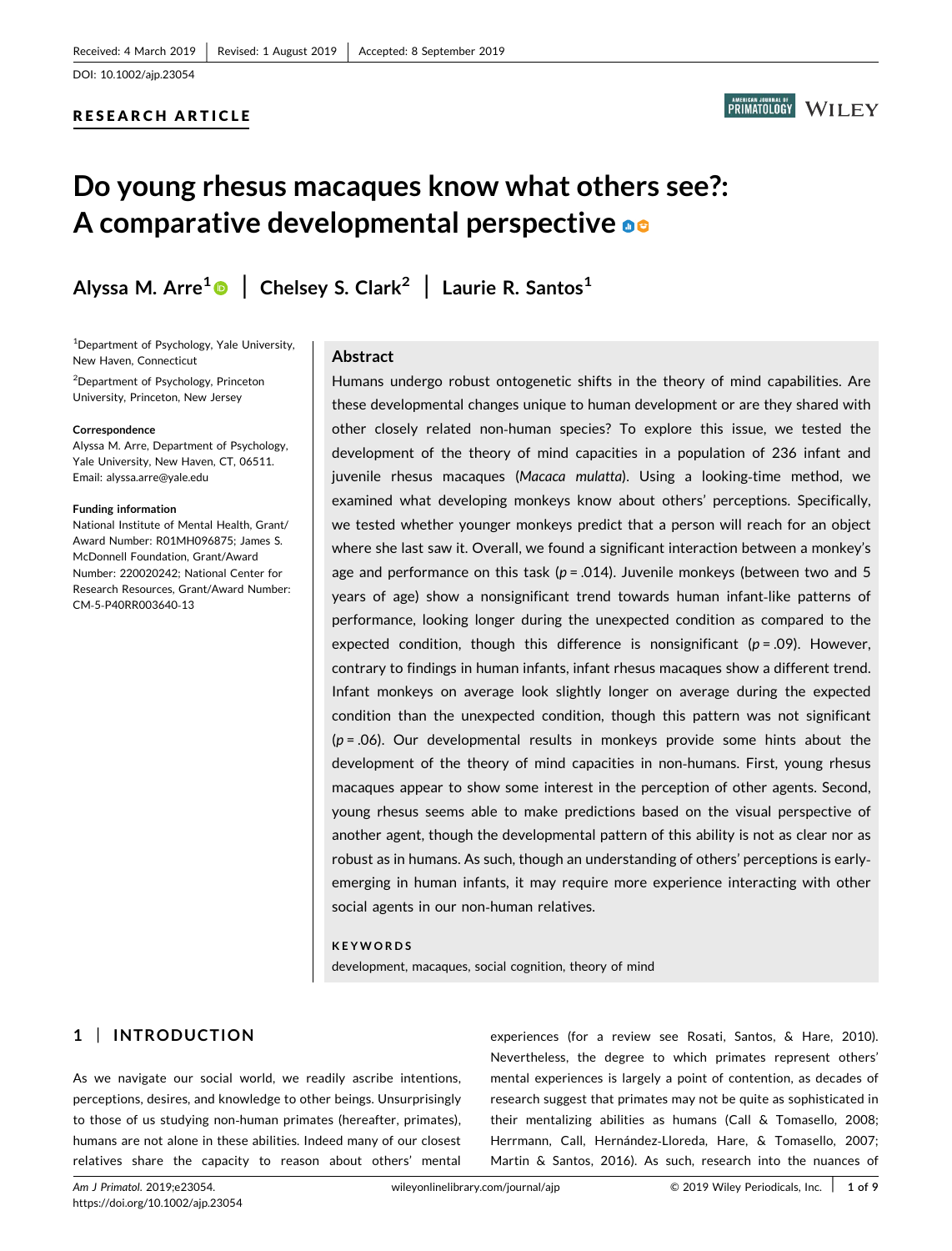**2 of 9 WILEY-BRIMATOLOGY ARRE ET AL.** 

primates' reasoning about other agents is important for improving our understanding of how exactly primates perceive the perceptual and mental states of others.

Although adult humans exhibit fairly stable theory of mind abilities, human infants and children undergo rich developmental transitions in their theory of mind abilities (Wellman & Liu, 2004; Wellman, Fang, & Peterson, 2011). Almost from birth, infants show a proclivity for making eye contact with other agents (Haith, Bergman, & Moore, 1977) that likely provides an important scaffold for later developing a theory of mind abilities. Later on in development, human children begin to show more sophisticated perspective-taking capacities, and these abilities typically emerge in a fairly robust order (Wellman & Liu, 2004), especially when tested using traditional verbal tasks. Young infants begin representing the desires of other agents (Wellman & Woolley, 1990), and then afterwards begin to represent others' beliefs (Luo & Johnson, 2009; Onishi & Baillargeon, 2005; Wellman, Cross, & Watson, 2001; Wimmer & Perner, 1983; but see Powell, Hobbs, Bardis, Carey, & Saxe, 2018), knowledge and ignorance states (Perner, 1995; Perner, 2000), and finally, emotional states (Harris, Johnson, Hutton, Andrews, & Cooke, 1989; Wellman & Liu, 2004). Lastly, and not typically until late adolescence, do we see more sophisticated reasoning about other agents' linguistic intentions, including nuances such as metaphor usage and irony (Happé, 1994).

Some of the most famous evidence for the sophisticated theory of mind like abilities is in human infants at 15 months of age (Onishi & Baillargeon, 2005). In the "true belief" condition, both the infant subject and the presenter watched as an object was hidden in one of two locations. Critically, during the test trial, the subjects then watched as the presenter reached into the location where both she and the participant watched the object hidden or the opposite empty location. If infants are able to take the visual perspective of the presenter and use this perspective to form expectations for how other agents should act, then they should look longer when the presenter does the unexpected thing and reaches into the empty box. Indeed, Onishi and Baillargeon found that infants do look longer when another agent does the unexpected thing and acts inconsistently with her visual perspective. This is in contrast to the condition where the presenter acts consistently with her visual perspective (the expected condition). This task has been adapted and replicated in a number of different subjects, and in subjects as young as 10 months of age (Luo, 2011; Luo & Baillargeon, 2007; Sodian, Thoermer, & Metz, 2007). These more recent results and the original findings from Onishi and Baillargeon imply that visual perspective‐taking is an emerging ability in humans that requires relatively little input and experience.

Here, we use a nearly identical task to examine the developmental origins of a similar visual perspective‐taking ability in one primate species: the rhesus macaque (Macaca mulatta). Rhesus macaques are one of the most well‐studied primate species in the domain of social cognition (Call & Tomasello, 2008; Chang et al.,

2013; Drayton & Santos, 2016; Platt, Seyfarth, & Cheney, 2016; Rosati et al., 2010). The rhesus macaque is a species of old‐world monkey that makes a good candidate for studying the origins of visual perspective‐taking for a couple of reasons. First, because of this species' complicated social structure, we can test what aspects of complex sociality is enough to scaffold the emergence of some of these sociocognitive abilities. Rhesus macaques exhibit a linear dominance hierarchy, whereby individuals must compete for resources including water and food, but also social activity such as grooming and mating opportunities (Maestripieri & Hoffman, 2012). One might expect that a prerequisite to succeeding in such a despotic social environment would be sophisticated social cognition. For nearly two decades, scientists have been studying exactly this question, specifically, what theory of mind abilities adult rhesus macaques possess (for a review, see Drayton & Santos, 2016; Ghazanfar & Santos, 2004). To date, available evidence suggests that adults of this species are able to take the visual perspective of other agents and to use this information when deciding whom to steal from (Flombaum & Santos, 2005). More recent work from the same population has demonstrated that adult rhesus monkeys can flexibly use the visual perspective of another agent, habituating across repeated uninformative gaze cues (Bettle & Rosati, 2019; Rosati, Arre, Platt, & Santos, 2016), forming expectations about how other agents should act based on these perspectives (Marticorena, Ruiz, Mukerji, Goddu, & Santos, 2011), and representing visual perspectives to make inferences about behavior when the other agent is knowledgeable or ignorant (Drayton & Santos, 2017, 2018; Horschler, Santos, & MacLean, 2019). There is less evidence, however, that this species can represent others' false beliefs (Marticorena et al., 2011; Martin & Santos, 2014).

Despite the abundance of work testing theory of mind abilities in adult rhesus monkeys, we actually know very little about social cognition changes in younger individuals of this species. However, these types of comparative developmental studies are important for informing critical theories in human development, specifically, those theories outlining what kinds of experiences are necessary for the emergence of certain sociocognitive abilities (Rosati, Wobber, Hughes, & Santos, 2014; Tomasello, 2019). Though adult primates share with humans a complex social structure, and frequent engagement and observance of social interactions, they lack some social behaviors implicated in early human social development such as false belief representational abilities (Marticorena et al., 2011; but see Krupenye, Kano, Hirata, Call, & Tomasello, 2016).

To fill this gap, here we studied the development of visual perspective‐taking in young rhesus macaques. Specifically, we tested 236 infant and juvenile rhesus macaques on a task assessing visual perspective-taking that had previously been validated both with human infants (Onishi & Baillargeon, 2005) and adult macaques of this exact population (Marticorena et al., 2011).

Very few studies of non‐human cognitive development have been conducted on such a large scale, though two (Rosati, Arre, Platt, & Santos, 2018; Rosati et al., 2016) existing studies have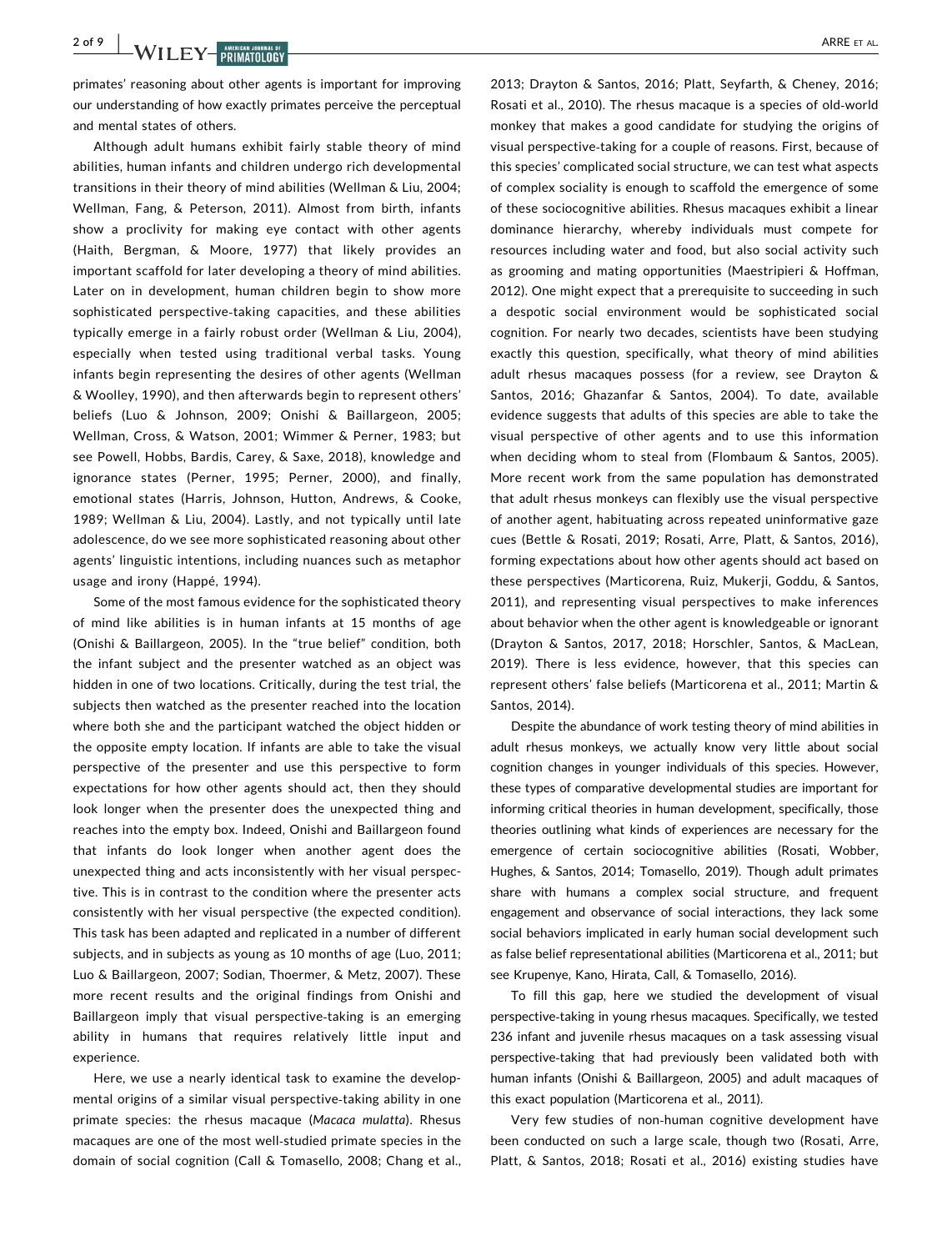tested social cognitive development in macaques from this same population. In one such study (Rosati et al., 2016), researchers investigated the developmental trajectory of gaze‐following, or the ability to co-orient with another individual. They found that despite different early socioecology, rhesus macaque gaze‐following abilities followed a human‐like, but developmentally delayed trajectory. For young rhesus macaques, this means some gaze following in early infancy (under 1 year of age), with the ability ramping up during the juvenile period (between 2 and 5 years of age). However, it appears that primate subjects do not appropriately use gaze cues until adulthood, as infants are slow to habituate even in the absence of a potential target as compared to adult, and even juvenile subjects. Though other studies have investigated the development of cognitive abilities in macaques as compared with humans (Almeling, Hammerschmidt, Sennhenn‐ Reulen, Freund, & Fischer, 2016; Ferrari et al., 2006; Ferrari, Kohler, Fogassi, & Gallese, 2000; Ferrari, Paukner, Ionica, & Suomi, 2009; Natale & Spinozzi, 1988; Simpson et al., 2016; Weed, Bryant, & Perry, 2008), these two studies are of particular relevance in part due to their large sample size and coverage across the entire primate lifespan as opposed to focus on a single‐age class.

On the basis of this very small body of literature assessing the lifelong development of different cognitive abilities in rhesus macaques, we anticipated that rhesus monkeys would show a similar, but delayed, developmental trajectory as human children. Specifically, we expected we would see limited or no evidence of visual perspective‐taking in infant rhesus macaques (<1 year of age), with the ability stabilizing throughout the juvenile period (between 1 and 5 years of age).

## 2 | METHODS

#### 2.1 | Subjects

We tested infant and juvenile rhesus macaques from the Cayo Santiago Biological Field Station population (Rawlins & Kessler, 1986), a small research site on an island off the east coast of Puerto Rico. The field site has been in operation since 1938, and is home to over 1,500 free‐ranging macaques. At 1 year of age, each monkey in this population receives a unique ID, which is tattooed on the monkey's chest and inner right thigh. Additionally, the monkeys on the island are diverse in sex, age, and social rank make‐up, making them an ideal population to study comparative development.

All individuals on the island under the age of 5 years (60 months) were eligible for the study. Monkeys younger than 1 year of age were not yet tattooed, and thus were identified by their mother's ID. Infant and juvenile monkeys could be tested alone or clinging ventrally to a calmly sitting mother. In either event, we required a nursing event to properly identify the infant subject. Once a nursing incident was observed between the subject and the mother, the sex of the individual was confirmed by the matriline data provided by our census team. If subjects could not be properly identified, they were excluded (for a more detailed account of exclusions, see the Section

2.4 below). The birthdates of each individual were taken from the matriline database developed by the Cayo Santiago census team and are estimated to have an error window of one to 3 days.

Between January and July 2017, we successfully tested 236 young rhesus macaques, (infant  $n = 75$ ; juvenile  $n = 161$ ). The age cohorts are illustrated in Table 1. Age distribution across the two conditions is illustrated in Figure 1.

## 2.2 | Apparatus

In the experiment, we presented monkeys a set of stimuli or events taking place on a stage built from foamcore (Figure 2). The box was 30″ long and 10″ deep. On the front of the stage was a large screen (24″ tall), which we used to occlude the entire display from the view of the subject. The back of the stage was 22″, approximately chest height of the presenter when she was kneeling. On either side of the stage was a small box  $(6'' \times 6'' \times 6'')$ . The two boxes were different colors (blue and orange) to individuate them, and the inner side of each box was left open but trimmed with fake leaves. This allowed for the moving object (a plastic lemon) to enter and exit the two boxes, but prevented the subject from seeing the content of the box. We cut through the center of the stage to create a track, which allowed the lemon to move between the two boxes. A handle attached to the lemon beneath the stage allowed the experimenter to surreptitiously manipulate the movement of the lemon, out of view of the subject.

## 2.3 | Procedure

The experimental procedure was identical to a previous study testing adult macaques from the same population (see Experiment 1 in Marticorena et al., 2011). Two experimenters ran each session. To begin a session, both experimenters approached a calmly sitting monkey. The presenter (E1) would kneel roughly one to three meters away and place the apparatus between herself and the subject monkey. The cameraperson (E2) would then stand over or kneel beside E1 and begin filming the subject. At the start of each trial, E1 would set the apparatus stage and then call "now" as she dropped the occluder. At this cue, E2 would begin timing. After 10 seconds, E2 would call "stop." Each study session consisted of three 10‐s trials: two familiarization trials and one test trial (for a detailed illustration, see Figure 2).

In the first familiarization trial (familiarization to the action), monkeys watched as the occluder dropped and the experimenter reached into one of the two boxes, and then held that position for the duration of the trial (10 s). In the second familiarization trial (familiarization to the object), the occluder dropped and the experimenter looked down at the object, a lemon, for the duration of the trial. In the final trial, the test trial, the occluder dropped and the stage was empty, with the lemon inside in the blue box. Depending on the condition, the lemon either moved out of and into that same blue box, or the lemon crossed the stage and went into the opposite orange box. If subject monkeys tracked the visual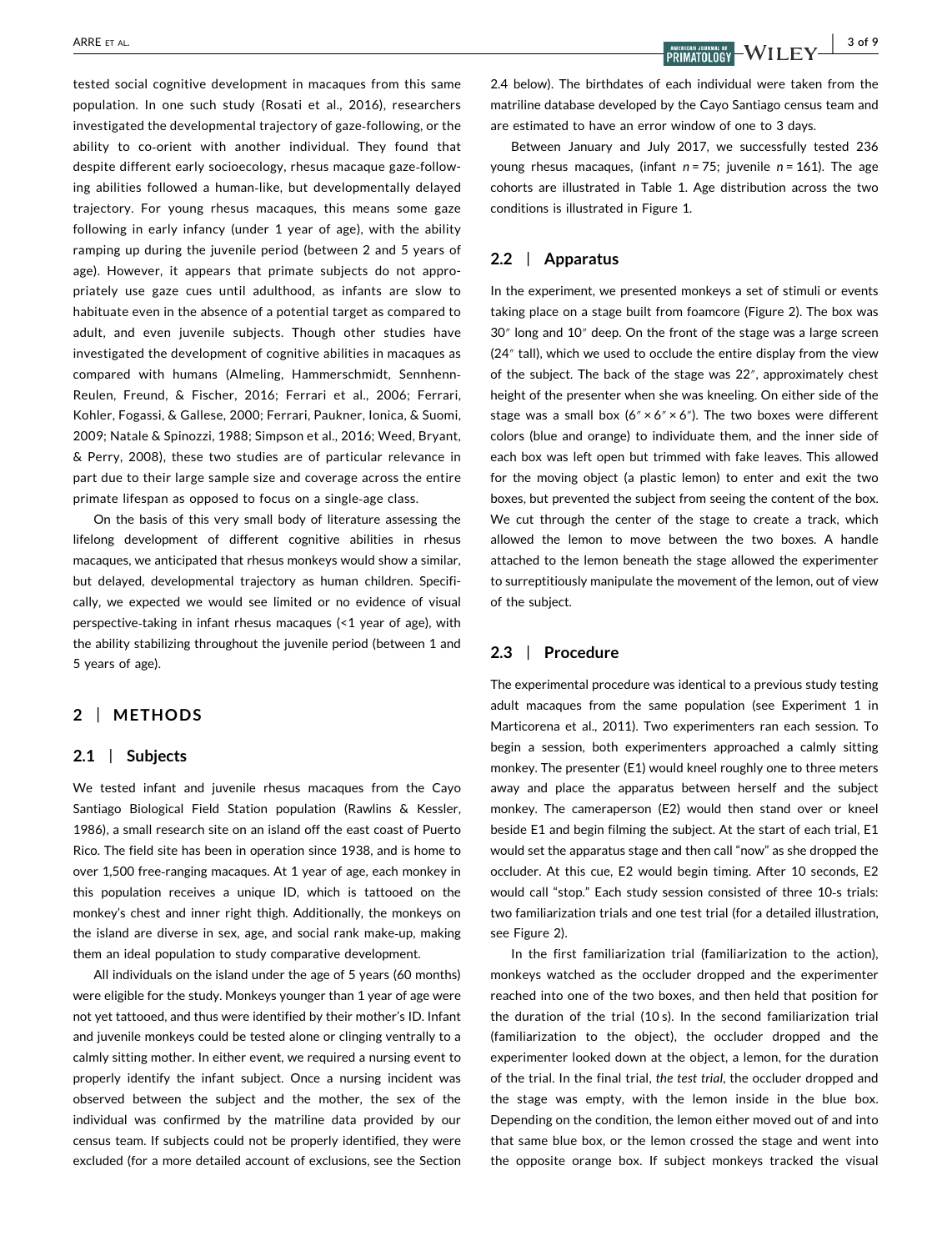**4 of 9 WILEY-MEDIANT ON ARRE** ET AL.

#### TABLE 1 Subject‐age cohort distribution and study results

| Age cohort                                     | <b>Infants</b>       | <b>Juveniles</b>               |
|------------------------------------------------|----------------------|--------------------------------|
| Age (months)                                   | $0 - 12$             | $12 - 60$                      |
| Lifespan event markers                         | Birth to weaning age | Weaning age to sexual maturity |
| Sample size (n)                                | 75                   | 161                            |
| Looking-time in expected condition (seconds)   | 5.00                 | 3.86                           |
| Looking-time in unexpected condition (seconds) | 3.98                 | 4.49                           |



Note: These cohorts reflect the nomenclature used in the previous cognitive developmental literature on this population (Rosati et al., 2016).

perspective of the presenter and expected her to act consistently with her visual perspective, then they should expect E1 to reach into the box she just watched the lemon go into. To test this, we presented monkeys with either a test trial in which E1 reached into the box holding the lemon (expected test condition) or one in which E1 reached into the box that was empty (unexpected test condition). In both conditions, the experimenter held the reaching position for the duration of the trial. We counterbalanced both the reach in trial one and the box that the lemon was hidden in the test



FIGURE 1 Histograms of the subject age distribution (in months) split by session condition. There was no significant difference in overall age variance between the two conditions

trial, across subjects, such that in total there were four counterbalanced conditions, two with expected outcomes and two with unexpected outcomes.

## 2.4 | Exclusions

To count as a successful session, we required that subject monkeys complete all three 10‐s trials. In total, we successfully tested 236 monkeys. We also approached another 139 monkeys that did not successfully complete the session because the subject monkey approached the box (3), was interfered with or displaced by another monkey, most commonly its mother (10), stopped attending to the stimuli (7), walked away (33), had seen the entire study at an earlier date (41), or were never correctly identified (a). An additional 44 more sessions were excluded immediately after collection due to presenter error. During three sequential days of data collection (June 3–6, 2017) we determined that E1 was presenting the incorrect order of stimuli to the subjects such that the conditions did not match those originally presented during the initial data collection session (January 3–15, 2017). To ensure consistency across data collection trips, we excluded all successful sessions collected during this three‐day period (44 sessions). All subject monkeys tested during this time were also ineligible for testing in the subsequent days of data collection. The decision to exclude the sessions from these dates was made the day the error was discovered, June 6, 2017, before data clipping, coding, or analysis. Even with this error, the study had about a 65.5% success rate, which is consistent with other cognitive studies carried out on Cayo Santiago (Drayton & Santos, 2017,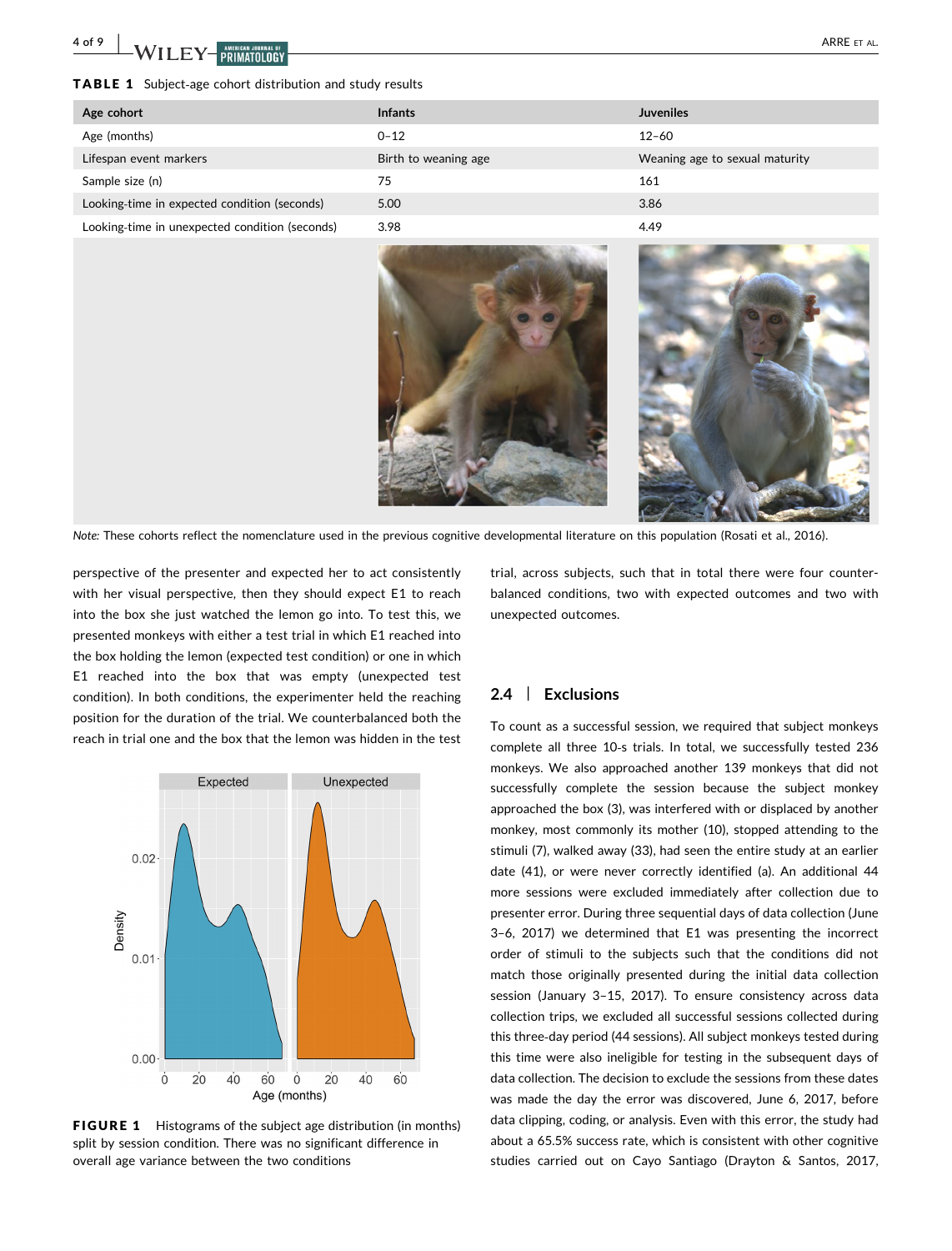

FIGURE 2 Demo photos of each trial type. (a) Trial 1: Familiarization to action; (b) Trial 2: Familiarization to object and (c1–6) Trial 3: Test trial: the subject and presenter watch as the lemon exits the blue box and either (c1) returns to the blue box or (c2) crosses the stage and enters the orange box. The presenter then either acts consistently with her visual perspective, (c3, 4) reaching the box which she and the subject just watched the lemon disappear into (the expected condition) or acts inconsistently with her visual perspective, (c5, 6) reaching into the box opposite of the lemon (the unexpected condition)

2018; Horschler, Santos, & MacLean, 2019; Marticorena et al., 2011; Martin & Santos, 2014).

#### 2.5 | Data analysis

Experimental trials were then clipped so that they could be coded blind to condition; we removed all identifying information (including subject ID, trial number, condition, and session type) from each clip and gave each a randomized identifying code. Two independent experimenters each coded all of the clips for subject looking‐time toward the entire experimental setup during each frame. Interobserver reliability was high

(Pearson's  $R = 0.92$ ), which is consistent with other studies from this field site (Drayton & Santos, 2017, 2018; Horschler, Santos, & MacLean, 2019; Marticorena et al., 2011; Rosati et al., 2018). Data from the first coder was used for the purpose of the data analysis, though the results are the same regardless of the data used. All analyses were done using RStudio statistical software, Version 1.0.153 (R Core Team, 2016).

## 2.6 | Data availability statement

The data (Arre, Clark, & Santos, 2019) that support the findings of this study are openly available in the Open Science Framework data repository at https://osf.io/76439/?view only=cf6cef3b7c9e40679c61e [8403d4f4c0f](https://osf.io/76439/?view_only=cf6cef3b7c9e40679c61e8403d4f4c0f/).

# 2.7 | IACUC approval and ethics statement

All research protocols reported in this manuscript were reviewed and approved by the Institutional Animal Care and Use Committee of Yale University (IACUC Protocol #2014‐11624) and the University of Puerto Rico (Protocol #8310106). The research presented in this manuscript adhered to the American Society of Primatologists Principles for the Ethical Treatment of Non‐Human Primates and the legal requirements of Puerto Rico.

# 3 | RESULTS

Since we predicted that we might see different looking patterns in the critical test trial as a function of age, we first ran a two‐way analysis of variance on the sample ( $n = 236$ ) to examine the effect of



FIGURE 3 Although a two-way analysis of variance revealed a significant interaction between cohort and condition, F(1, 232) = 6.082,  $p = .014$ ,  $\eta p^2 = 0.05$ , the looking-time between conditions within each cohort (infants  $[p = .06]$  and juveniles  $[p = .09]$ ) did not differ significantly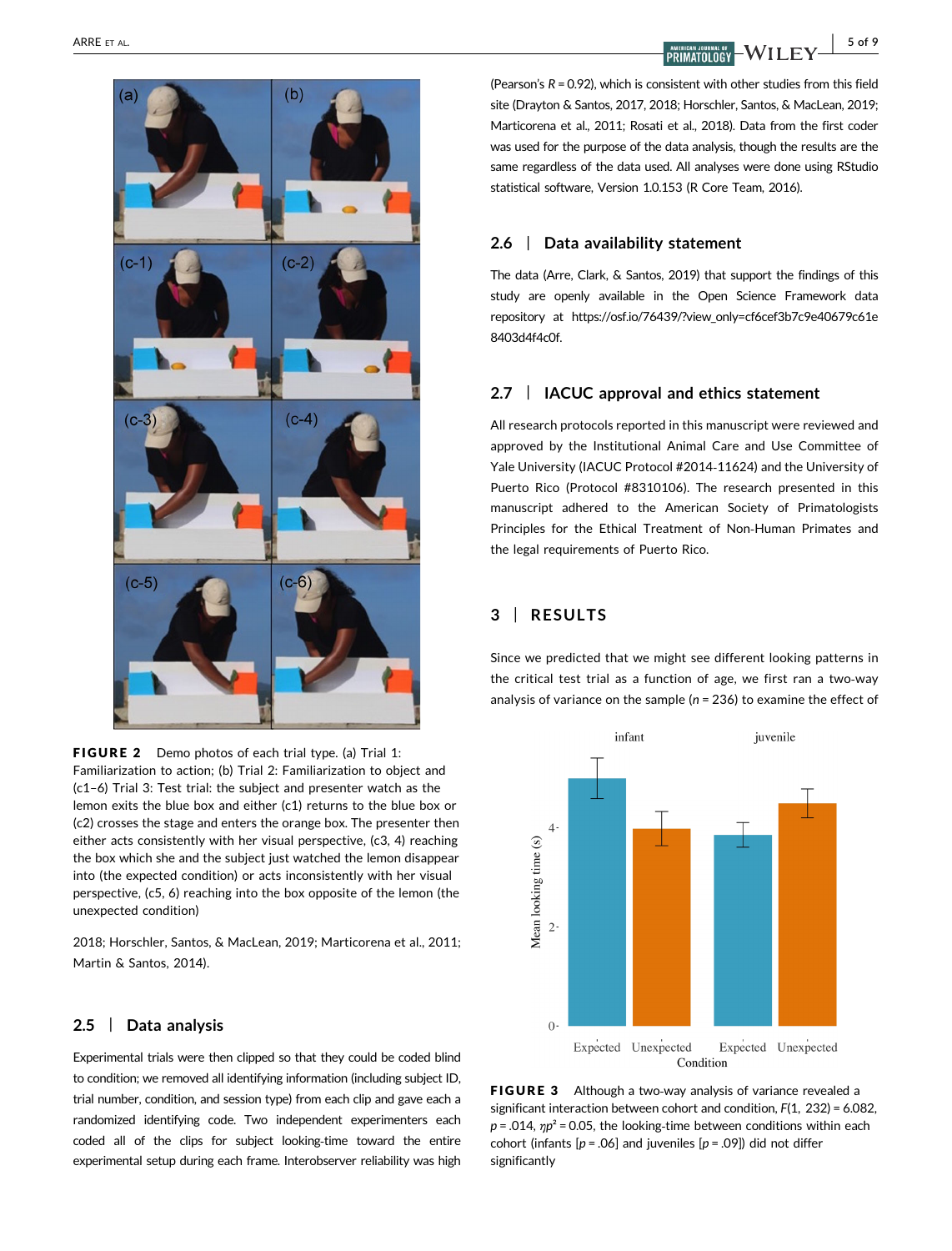**6 of 9 WILEY-BRIMATOLOGY ARRE ET AL.** 

age cohort and condition on the subject monkeys' looking-time. We found a weak but significant interaction in monkeys' patterns of looking between conditions as a function of their age cohort, F  $(1, 232) = 6.08$ ,  $p = .014$ ,  $np^2 = 0.05$ ; Figure 3. We then looked at simple main effects of condition on subjects of each age cohort's looking-time using an independent samples t test. Infants (less than 1 year of age;  $n = 75$ ) looked longer in the expected condition  $(M = 5.00 \text{ s}, \text{ standard deviation } [SD] = 2.49 \text{ s}$  as compared to the unexpected  $(M = 3.98 s, SD = 2.13 s)$  condition, though this trend was not statistically significant,  $t(73) = 1.91$ ,  $p = .06$ ,  $d = 0.440$ ). In contrast, juvenile monkeys (between 1 and 5 years of age;  $n = 161$ ) looked longer in the unexpected condition ( $M = 4.49$  s,  $SD = 2.63$  s) than the expected ( $M = 3.86$  s,  $SD = 2.23$  s) condition, though again this trend was not significant,  $t(159) = -1.66$ ,  $p = .09$ ,  $d = 0.261$ ). Note that while these two different trends were not significant with each age cohort (infants:  $p = .06$ ; juveniles:  $p = .09$ ), the emerging pattern for the two age categories is significantly different  $(p = .014)$ . Put simply, juvenile monkeys showed a trend toward a more adult‐like pattern (Marticorena et al., 2011) in their looking behavior, and looked on average longer when the presenter reached inconsistently with her visual perspective (unexpected condition) than when she acted accordingly with her visual perspective (expected condition). Infant monkeys showed the reverse trend, looking longer when the presenter reached consistently with her visual perspective as compared to when she acted inconsistently with her visual perspective.

To be sure that monkeys assigned to the inconsistent reach condition were not looking longer across the entire study session, we also confirmed that the looking during the familiarization trials was functionally the same between conditions within each cohort. Using Welch's t tests, overall we found no significant differences between conditions in the familiarization trials. In the first familiarization trial, we found no significant difference on average looking-time between condition for the infants,  $t(72.09) = 1.34$ ,  $p = .185$ , who watched equally in the expected  $(M = 5.07 s, SD = 2.64 s)$  versus the unexpected  $(M = 4.29 s, SD = 2.42 s)$  conditions, nor in the juveniles, t  $(155.89) = 0.21$ ,  $p = .834$ , who also watched equally in the expected  $(M = 5.05 \text{ s}, SD = 2.37 \text{ s})$  and unexpected  $(M = 4.97 \text{ s}, SD = 2.08 \text{ s})$  conditions. The same was true in the second familiarization trial for juveniles,  $t(156.33) = -0.42$ ,  $p = .672$ ; expected condition (M = 4.83,  $SD = 2.31$  s), unexpected condition (M = 4.97 s,  $SD = 2.63$  s), and though the infants show a trend to look slightly longer in the expected condition  $(M = 5.79 s, SD = 2.63 s)$ , as compared to the unexpected condition ( $M = 4.70$  s,  $SD = 2.52$ ), the difference is nonsignificant, t  $(72.65) = 1.83$ ,  $p = .070$ . Given that the looking-time did not differ significantly between the two conditions in either of the first two familiarization trials, we concluded that any differences observed in the test trial reflect actual differences in attention between conditions and not artifacts of more general age‐based differences in subject attention.

Finally, to exclude the possibility that differences we observed in the test trial were the result of subject population differences between conditions, we conducted an F test to check for equal age variance between the two populations. There was no significant

difference in age variance between condition,  $F(1, 116) = 0.99784$ ,  $p = .9911$ , so a differential age distribution across the two conditions is not likely driving the looking-time differences between conditions.

## 4 | DISCUSSION

Do young monkeys know what others can see? Here, we present preliminary evidence that younger juvenile rhesus macaques may be able to represent the visual perspective of other agents and form expectations based on these perspective representations. We saw a nonsignificant trend in which juvenile rhesus macaques looked slightly longer when the experimenter acts inconsistently with her visual perspective (unexpected condition), reaching into the empty box, instead of reaching towards the box where she just watched the lemon disappear (expected condition). Note that this trend is similar to the pattern that adult rhesus macaques (Marticorena et al., 2011) and human infants (Onishi & Baillargeon, 2005) show more robustly. If the trend we observed in juvenile macaques holds up when larger samples are tested, then it is possible that those rhesus juveniles can indeed track the visual perspective of another agent and form expectations about how an agent will act based on that perspective‐taking.

Does this adult‐like pattern of performance extend to rhesus infants? Interestingly, the answer here seems to be no. We found that a monkeys' pattern of looking depends largely on its age; indeed, we found significantly different looking patterns in the critical test trial across our two age cohorts. In contrast to the pattern we observed in juveniles, infant rhesus macaques trend towards looking longer when the agent acted in a consistent way (expected condition), reaching towards the location of a hidden object, as compared to the inconsistent behavior (or unexpected condition), when she reached towards the box that both she and the subject knew was empty. This pattern, though nonsignificant ( $p = .06$ ) is the opposite of what is observed in human infants and adult rhesus macaques, both of whom look longer in the unexpected condition when the presenter acts inconsistently with her visual perspective. Our data, therefore, hint that infant rhesus macaques (under 1 year of age) may be unable to form accurate expectations based on the visual perspective of another agent. That said, it's worth noting that though we found a significant difference between our two age cohorts, the pattern we observed within each age cohort was not statistically significant. For this reason, the trends we observed within each group should be considered with caution.

Assuming these results hold when larger within‐age samples are tested, there are a number of possible explanations for significant developmental change we seem to have observed. One possibility is that monkeys' development of visual perspective‐taking shows a human‐like pattern, but young monkeys are delayed in their ability to make inferences about how another agent will act based on this visual perspective representation. This parallel, but delayed, the developmental pattern of visual perspective‐taking in macaques relative to humans would be consistent with what has been observed in other sociocognitive domains. Specifically, this pattern mirrors the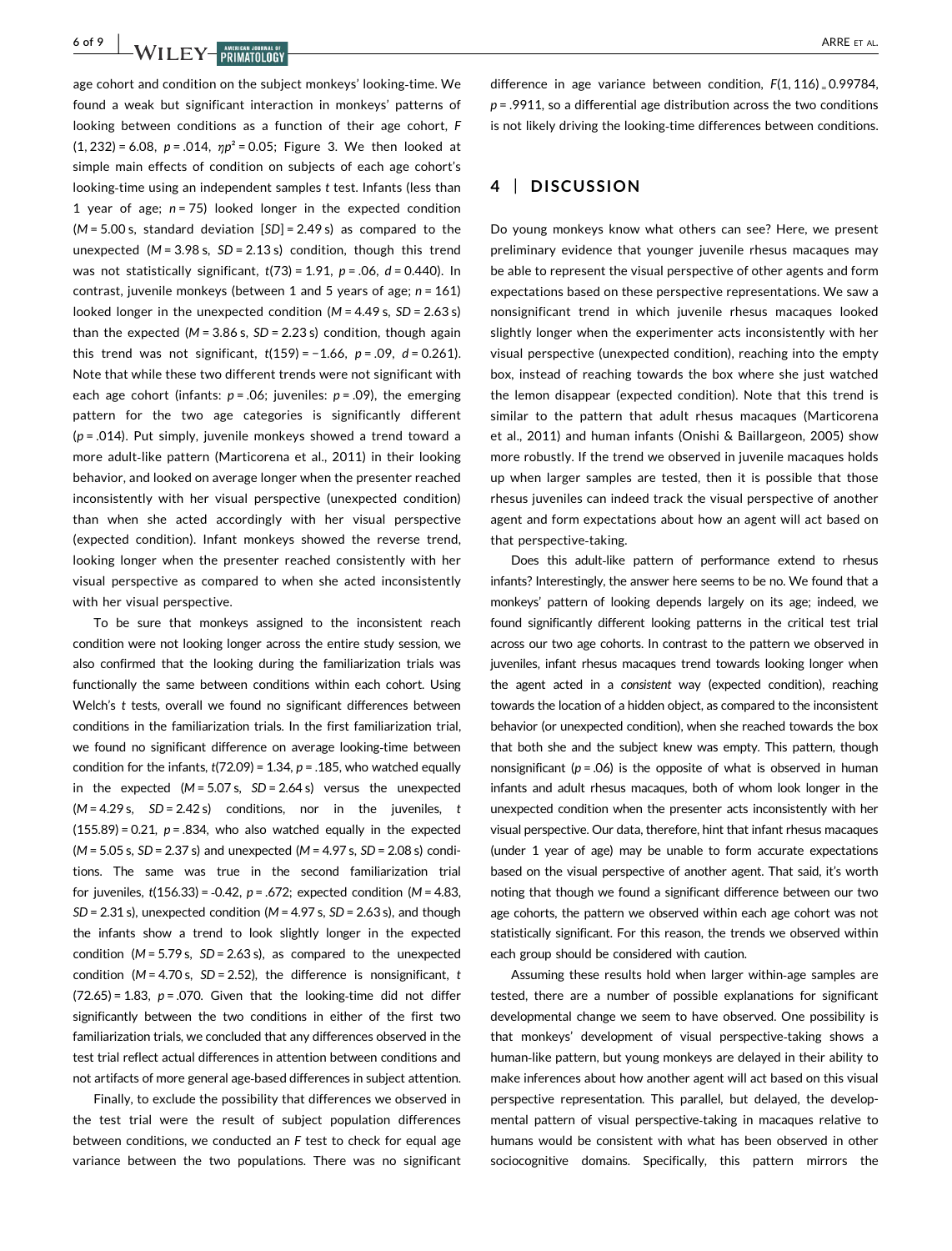developmental pattern of gaze following (Rosati et al., 2016), an ability often implicated as a foundational ability required for scaffolding more sophisticated mentalizing skills (Shepherd, 2010; Wellman, 2011).

Though gaze‐following and perspective‐taking in human infants are present from an extremely young age, the emergence of these abilities in primates appears delayed. Taken together, the trending results presented here, and those from prior work (Rosati et al., 2016), suggest that young rhesus macaques may require more experience in order for their sociocognitive abilities to come online. What types of experiences specifically might help scaffold these early-emerging perspective‐taking abilities? Tomasello and colleagues have argued that early human infant engagement in joint attentional activities with other social agents is one activity that may help young infants develop their perspective‐taking abilities (Carpenter, Nagell, Tomasello, Butterworth, & Moore, 1998; Tomasello, 1995). However, we know that most non‐human primates do not engage in joint attention in the same way as humans (Tomasello, Carpenter, Call, Behne, & Moll, 2005). Another possibility, then, is that more input of other types of social experiences, like watching other agents act on their visual perspectives, might be necessary in order for infants to make these predictions themselves. Future work will need to investigate the precise early experiences required for young macaque social cognition.

A different alternative, though, is that the flipped trend of looking we see in infant rhesus macaques is indicative not of a developmental delay, but instead of a neophobic response. A condition in which the presenter acts consistently with her visual perspective may be a more familiar behavior to infants, and thus may be a more preferable gaze target for infant rhesus macaques. Indeed, this pattern of looking longer at the consistent condition is reminiscent of some of the developmental results in human infants (for a review see Houston‐Price & Nakai, 2004; Hunter & Ames, 1988). Specifically, human infants sometimes show preferential looking to the familiar or expected condition rather than the novel or unexpected condition in a variety of domains. Several researchers have posited that this preferential looking towards the expected condition in looking-time studies may be an artifact of a more domain‐general aversion to novel events and stimuli, or neophobia, which human infants show around this age (e.g., Hunter & Ames, 1988). However, it's again worth noting that the difference we observed in infant macaque looking across conditions was nonsignificant ( $p = .06$ ), and thus we should be cautious in interpreting this pattern of performance too strongly.

Taken together, this first test of non‐human primate visual perspective-taking development shows that infant and juvenile rhesus macaques seem to undergo a developmental transition. This transition takes place sometime around their first and second year of age as infants are weaning and gaining independence from their mothers. We found a significant interaction in looking-time patterns between the two cohorts, where juvenile rhesus monkeys showed a trend toward a more adult‐like pattern of looking longer at the unexpected condition, whereas infant rhesus showed the opposite trend. To further understand this pattern, future work should test larger within‐age cohorts to gain the statistical power needed to determine whether these trends reflect the real

 $\overline{R}$  ARRE ET AL.  $\overline{R}$  and  $\overline{R}$  and  $\overline{R}$  and  $\overline{R}$  and  $\overline{R}$  and  $\overline{R}$  and  $\overline{R}$  and  $\overline{R}$  and  $\overline{R}$  and  $\overline{R}$  and  $\overline{R}$  and  $\overline{R}$  and  $\overline{R}$  and  $\overline{R}$  and  $\overline{R}$  and  $\overline{$ 

patterns shown by these age groups. Moreover, future work should also attempt to tease apart the types of experiences required for these sociocognitive abilities to emerge, investigating behavioral differences around the weaning transition (1 year of age), to see how infant macaques around that age are changing in their independence, social interactions, and observations of other social agents.

#### ACKNOWLEDGMENTS

We would like to thank Lena Nasrallah and Kacie Saxer‐Taulbee for help with data collection. Additionally, we would like to thank all the staff at the Caribbean Primate Research Center and our site director, Dr. Angelina Ruiz Lambides, for research support. We would especially like to thank the census team of Giselle Caraballo, Bianca Giura Negru, and Nahiri Rivera Barreto, without whom this study on age-related differences would not be possible. Finally, we are grateful to the reviewers for their thoughtful comments on an earlier version of this paper, which we believe resulted in a clearer and more impactful manuscript. This study was supported in part by grants from the NIMH (R01MH096875) and the NCRR (CM‐5‐P40RR003640‐13) to the Caribbean Primate Research Center, the University of Puerto Rico‐ Medical Sciences Campus. L. R. S. was supported by the James S. McDonnell Foundation (Grant Number 220020242) and Yale University.

#### CONFLICT OF INTERESTS

The authors declare that there are no conflict of interests.

# Open Research Badges 00

This article has been awarded Open Materials and Open Data badges. All materials and data are publicly accessible via the IRIS Repository at [https://www.iris-database.org/iris/app/home/detail?](https://www.iris-database.org/iris/app/home/detail?id=york:934328) [id=york:934328.](https://www.iris-database.org/iris/app/home/detail?id=york:934328) Learn more about the Open Practices badges from the Center for Open Science:<https://osf.io/tvyxz/wiki>.

#### DATA AVAILABILITY STATEMENT

The data (Arre, Clark, & Santos, 2019) that support the findings of this study are openly available in the Open Science Framework data repository at [https://osf.io/76439/?view\\_only=cf6cef3b7c9e40679c61](https://osf.io/76439/?view_only=cf6cef3b7c9e40679c61e8403d4f4c0f) [e8403d4f4c0f](https://osf.io/76439/?view_only=cf6cef3b7c9e40679c61e8403d4f4c0f), reference DOI: [10.17605/OSF.IO/76439.](https://doi.org/10.17605/OSF.IO/76439)

#### ORCID

Alyssa M. Arre D <http://orcid.org/0000-0002-1974-5067>

#### **REFERENCES**

Almeling, L., Hammerschmidt, K., Sennhenn‐Reulen, H., Freund, A. M., & Fischer, J. (2016). Motivational shifts in aging monkeys and the origins of social selectivity. Current Biology, 26(13), 1744–1749. [https://doi.](https://doi.org/10.1016/j.cub.2016.04.066) [org/10.1016/j.cub.2016.04.066](https://doi.org/10.1016/j.cub.2016.04.066)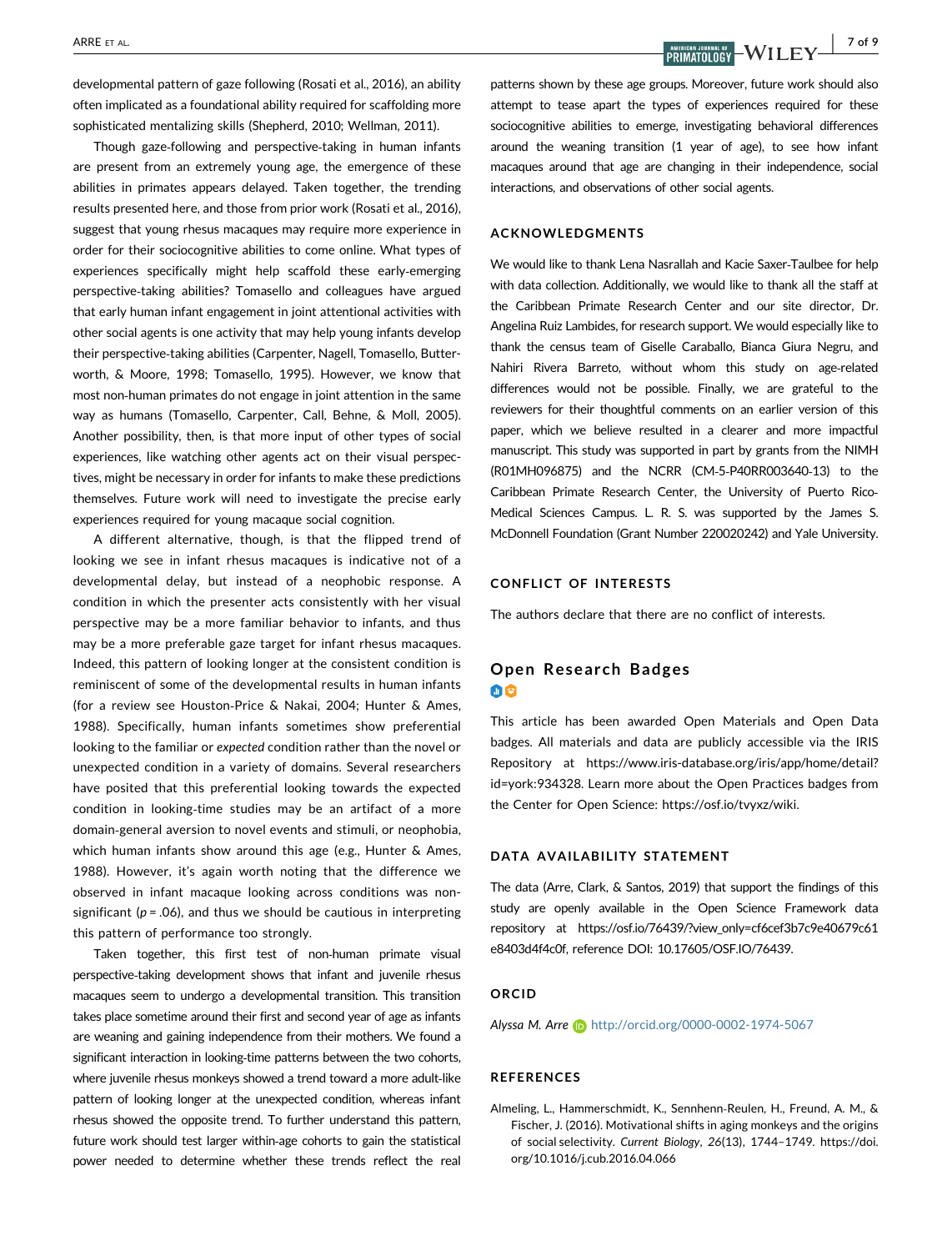8 of 9 | **A** *A I* **I I A RRE** ET AL.

- Arre, A. M., Clark, C. S., & Santos, L. R. (2019). Arre‐Clark‐Santos‐Baby‐ToM‐ data‐OSF‐FINAL. Dataset from "Do young rhesus macaques know what others see?: A comparative developmental perspective" [Open Science Framework, Version 1.0]. https://doi.org/10.17605/OSF.IO/76439
- Bettle, R., & Rosati, A. G. (2019). Flexible gaze-following in rhesus monkeys. Animal Cognition, 22, 673–686. [https://doi.org/10.1007/s10071](https://doi.org/10.1007/s10071-019-01263-4)‐019‐ [01263](https://doi.org/10.1007/s10071-019-01263-4)‐4
- Call, J., & Tomasello, M. (2008). Does the chimpanzee have a theory of mind? 30 years later. Trends in Cognitive Sciences, 12(5), 187–192. <https://doi.org/10.1016/j.tics.2008.02.010>
- Carpenter, M., Nagell, K., Tomasello, M., Butterworth, G., & Moore, C. (1998). Social cognition, joint attention, and communicative competence from 9 to 15 months of age. Monographs of the Society for Research in Child Development, 63, 1–143. [https://doi.org/10.2307/](https://doi.org/10.2307/1166214) [1166214](https://doi.org/10.2307/1166214)
- Chang, S. W. C., Brent, L. J. N., Adams, G. K., Klein, J. T., Pearson, J. M., Watson, K. K., & Platt, M. L. (2013). Neuroethology of primate social behavior. Proceedings of the National Academy of Sciences, 110, 10387–10394.<https://doi.org/10.1073/pnas.1301213110>
- Drayton, L. A., & Santos, L. R. (2016). A decade of theory of mind research on Cayo Santiago: Insights into rhesus macaque social cognition. American Journal of Primatology, 78(1), 106–116. [https://doi.org/10.](https://doi.org/10.1002/ajp.22362) [1002/ajp.22362](https://doi.org/10.1002/ajp.22362)
- Drayton, L. A., & Santos, L. R. (2017). Do rhesus macaques, Macaca mulatta, understand what others know when gaze following? Animal Behaviour, 134, 193–199.<https://doi.org/10.1016/j.anbehav.2017.10.016>
- Drayton, L. A., & Santos, L. R. (2018). What do monkeys know about others' knowledge? Cognition, 170, 201–208. [https://doi.org/10.1016/](https://doi.org/10.1016/j.cognition.2017.10.004) [j.cognition.2017.10.004](https://doi.org/10.1016/j.cognition.2017.10.004)
- Ferrari, P. F., Kohler, E., Fogassi, L., & Gallese, V. (2000). The ability to follow eye gaze and its emergence during development in macaque monkeys. Proceedings of the National Academy of Sciences, 97(25), 13997–14002.<https://doi.org/10.1073/pnas.250241197>
- Ferrari, P. F., Paukner, A., Ionica, C., & Suomi, S. J. (2009). Reciprocal face‐ to‐face communication between rhesus macaque mothers and their newborn infants. Current Biology, 19(20), 1768–1772. [https://doi.org/](https://doi.org/10.1016/j.cub.2009.08.055) [10.1016/j.cub.2009.08.055](https://doi.org/10.1016/j.cub.2009.08.055)
- Ferrari, P. F., Visalberghi, E., Paukner, A., Fogassi, L., Ruggiero, A., & Suomi, S. J. (2006). Neonatal imitation in rhesus macaques. PLOS Biology, 4(9), e302.<https://doi.org/10.1371/journal.pbio>. 0040302
- Flombaum, J. I., & Santos, L. R. (2005). Rhesus monkeys attribute perceptions to others. Current Biology, 15(5), 447–452. [https://doi.](https://doi.org/10.1016/j.cub.2004.12.076) [org/10.1016/j.cub.2004.12.076](https://doi.org/10.1016/j.cub.2004.12.076)
- Ghazanfar, A. A., & Santos, L. R. (2004). Primate brains in the wild: The sensory bases for social interactions. Nature Reviews Neuroscience, 5(8), 603–616.<https://doi.org/10.1038/nrn1473>
- Haith, M., Bergman, T., & Moore, M. (1977). Eye contact and face scanning in early infancy. Science, 198(4319), 853–855. [https://doi.org/10.](https://doi.org/10.1126/science.918670) [1126/science.918670](https://doi.org/10.1126/science.918670)
- Happé, F. G. E. (1994). An advanced test of theory of mind: Understanding of story characters' thoughts and feelings by able autistic, mentally handicapped, and normal children and adults. Journal of Autism and Developmental Disorders, 24(2), 129–154. [https://doi.org/10.1007/](https://doi.org/10.1007/BF02172093) [BF02172093](https://doi.org/10.1007/BF02172093)
- Harris, P. L., Johnson, C. N., Hutton, D., Andrews, G., & Cooke, T. (1989). Young children's theory of mind and emotion. Cognition & Emotion, 3(4), 379–400.<https://doi.org/10.1080/02699938908412713>
- Herrmann, E., Call, J., Hernandez‐Lloreda, M. V., Hare, B., & Tomasello, M. (2007). Humans have evolved specialized skills of social cognition: The cultural intelligence hypothesis. Science, 317(5843), 1360–1366. <https://doi.org/10.1126/science.1146282>
- Horschler, D. J., Santos, L. R., & MacLean, E. L. (2019). Do non‐human primates really represent others' ignorance? A test of the awareness relations hypothesis. Cognition, 190, 72–80. [https://doi.org/10.1016/j.](https://doi.org/10.1016/j.cognition.2019.04.012) [cognition.2019.04.012](https://doi.org/10.1016/j.cognition.2019.04.012)
- Houston‐Price, C., & Nakai, S. (2004). Distinguishing novelty and familiarity effects in infant preference procedures. Infant and Child Development, 13(4), 341–348.<https://doi.org/10.1002/icd.364>
- Hunter, M. A., & Ames, E. W. (1988). A multifactor model of infant preferences for novel and familiar stimuli. Advances in Infancy Research, 5, 69–95.
- Krupenye, C., Kano, F., Hirata, S., Call, J., & Tomasello, M. (2016). Great apes anticipate that other individuals will act according to false beliefs. Science, 354(6308), 110–114.
- Luo, Y. (2011). Do 10‐month‐old infants understand others' false beliefs? Cognition, 121(3), 289–298.<https://doi.org/10.1126/science.aaf8110>
- Luo, Y., & Baillargeon, R. (2007). Do 12.5‐month‐old infants consider what objects others can see when interpreting their actions? Cognition, 105(3), 489–512.<https://doi.org/10.1016/j.cognition.2006.10.007>
- Luo, Y., & Johnson, S. C. (2009). Recognizing the role of perception in action at 6 months. Developmental Science, 12(1), 142–149. [https://doi.](https://doi.org/10.1111/j.1467-7687.2008.00741.x) [org/10.1111/j.1467](https://doi.org/10.1111/j.1467-7687.2008.00741.x)‐7687.2008.00741.x
- Maestripieri, D., & Hoffman, C. L. (2012). Behavior and social dynamics of rhesus macaques on Cayo Santiago. In bones, genetics, and behavior of rhesus macaques (pp. 247–262). New York, NY: Springer.
- Marticorena, D. C. W., Ruiz, A. M., Mukerji, C., Goddu, A., & Santos, L. R. (2011). Monkeys represent others' knowledge but not their beliefs. Developmental Science, 14(6), 1406–1416. [https://doi.org/10.1111/j.](https://doi.org/10.1111/j.1467-7687.2011.01085.x) 1467‐[7687.2011.01085.x](https://doi.org/10.1111/j.1467-7687.2011.01085.x)
- Martin, A., & Santos, L. R. (2014). The origins of belief representation: Monkeys fail to automatically represent others' beliefs. Cognition, 130(3), 300–308.<https://doi.org/10.1016/j.cognition.2013.11.016>
- Martin, A., & Santos, L. R. (2016). What cognitive representations support primate theory of mind? Trends in Cognitive Sciences, 20(5), 375–382. <https://doi.org/10.1016/j.tics.2016.03.005>
- Natale, F., Poti', P., & Spinozzi, G. (1988). Development of tool use in a macaque and a gorilla. Primates, 29(3), 413–416. [https://doi.org/10.](https://doi.org/10.1007/BF02380964) [1007/BF02380964](https://doi.org/10.1007/BF02380964)
- Onishi, K. H., & Baillargeon, R. (2005). Do 15‐month‐old infants understand false beliefs? Science, 308(5719), 255–258. [https://doi.org/10.](https://doi.org/10.1126/science.1107621) [1126/science.1107621](https://doi.org/10.1126/science.1107621)
- Perner, J. (1995). The many faces of belief: Reflections on Fodor's and the child's theory of mind. Cognition, 57(3), 241–269. [https://doi.org/10.](https://doi.org/10.1016/0010-0277(95)00673-1) 1016/0010‐[0277\(95\)00673](https://doi.org/10.1016/0010-0277(95)00673-1)‐1
- Perner, J. (2000). Memory and theory of mind, The Oxford Handbook of Memory (pp. 297–312). New York, NY: Oxford University Press.
- Platt, M. L., Seyfarth, R. M., & Cheney, D. L. (2016). Adaptations for social cognition in the primate brain. Philosophical Transactions of the Royal Society, B: Biological Sciences, 371(1687), 20150096. [https://doi.org/](https://doi.org/10.1098/rstb.2015.0096) [10.1098/rstb.2015.0096](https://doi.org/10.1098/rstb.2015.0096)
- Powell, L. J., Hobbs, K., Bardis, A., Carey, S., & Saxe, R. (2018). Replications of implicit theory of mind tasks with varying representational demands. Cognitive Development, 46, 40–50. [https://doi.org/10.1016/](https://doi.org/10.1016/j.cogdev.2017.10.004) [j.cogdev.2017.10.004](https://doi.org/10.1016/j.cogdev.2017.10.004)
- R Core Team (2016). RStudio: Integrated Development for R. RStudio, Inc., Boston, MA. URL<http://www.rstudio.com/>
- Rawlins, R. G., & Kessler, M. J. (Eds.). (1986). The Cayo Santiago Macaques: History, behavior, and biology. Albany, NY: SUNY Press.
- Rosati, A. G., Arre, A. M., Platt, M. L., & Santos, L. R. (2016). Rhesus monkeys show human‐like changes in gaze following across the lifespan. Proceedings of the Royal Society B: Biological Sciences, 283(1830), 20160376.<https://doi.org/10.1098/rspb.2016.0376>
- Rosati, A. G., Arre, A. M., Platt, M. L., & Santos, L. R. (2018). Developmental shifts in social cognition: Socioemotional biases across the lifespan in rhesus monkeys. Behavioral Ecology & Sociobiology, 72(163), [https://](https://doi.org/10.1007/s00265-018-2573-8) [doi.org/10.1007/s00265](https://doi.org/10.1007/s00265-018-2573-8)‐018‐2573‐8
- Rosati, A. G., Santos, L. R., & Hare, B. (2010). Primate social cognition: Thirty years after Premack and Woodruff. Primate Neuroethology, 1(9), 117–143.
- Rosati, A. G., Wobber, V., Hughes, K., & Santos, L. R. (2014). Comparative developmental psychology: How is human cognitive development